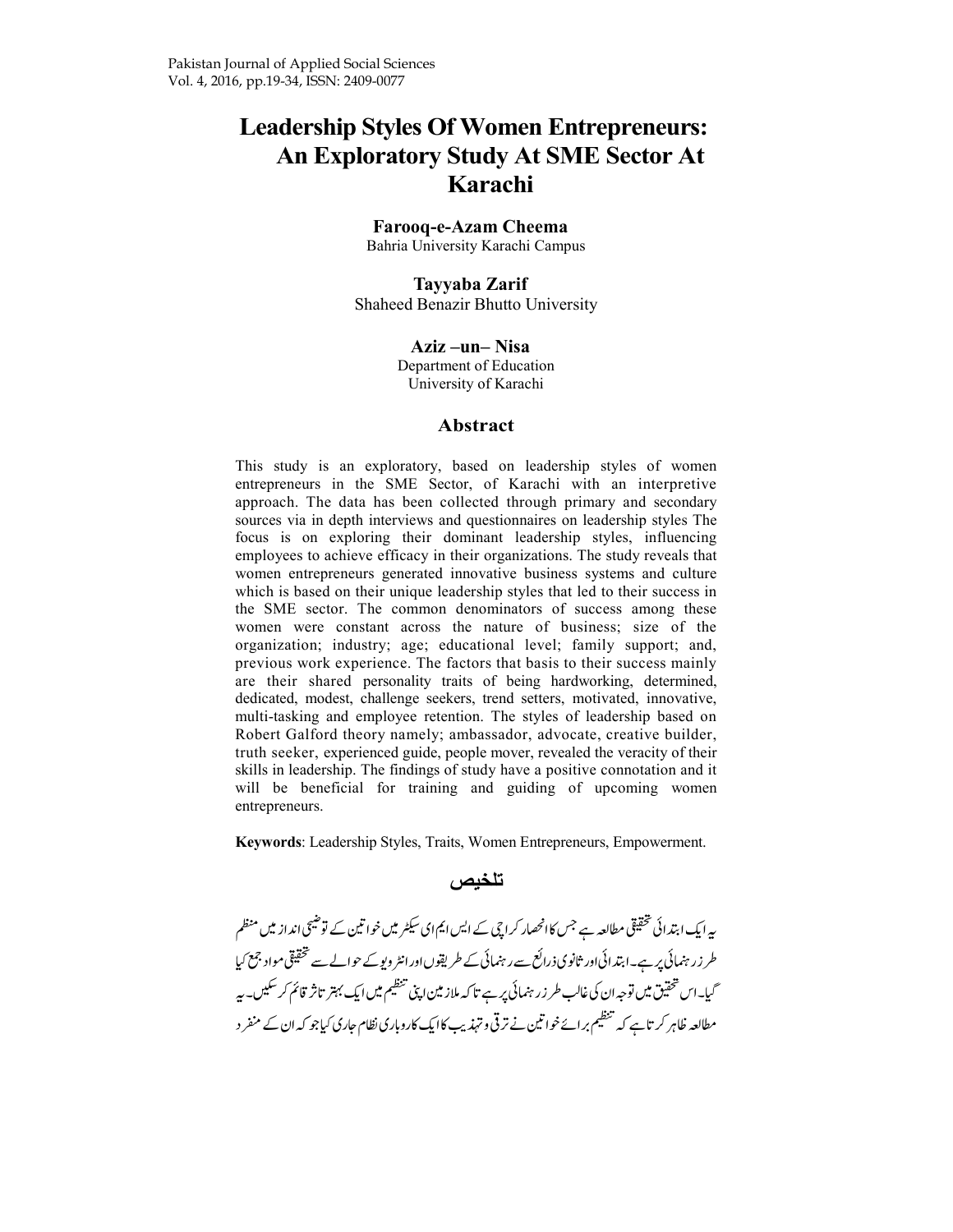- -\_W---6-1;U-VW------X'-2-YZ-5--[-\-2-,-Q]-^+ -`H-5-6abcdbebfbg--AbhUijk-l/-K'-mn-!o bhUwx-2yz.--6-mn-!o- \_W-5-6-1pqrs--Itu-'v-# b-ÄÅbÇ-É%bÑÖ-5-P-Üá--Äàbâ!äbÑÖ-5ã!-{'b|}~' bå-IZç-éèêëíì îR-1ïpqñóR-2òD-B-'-ÑÖ-5-Pô'ö-Iõ --•-5-,-¶ß-b®'-P-©úù-)û~b,-rsbü†--°b¢-£b§' -'-™O-5--QR-A-´'-P¨-X¨--'ï-Æ-'-Ø-°±- ²-9-1ïû-³ -1¥-)Uµ0-¶!·-¸- -, øK-b-K'-bĽæ-b- º¹º-ª

#### **Introduction & Aims of Research**

The major objective of this research is to explore and classify the different leadership styles and legacies of the successful women entrepreneurs of small medium enterprises (SME) in the Karachi metropolis. This study is of special importance keeping in view the patriarchal society of Pakistan where the women are assigned domestic label and are preferred to be seen in the role of a mother, sister and wife than an entrepreneur. As a result, majority of the women remain unaware about their business related potential and acumen. The issue is augmented by the feelings at large that the business can be started when one has large amount of money and an inherent knowledge of the business. In the result, most of our students male and female both take education mostly with an aim to adopt a service based career rather than undertaking entrepreneurship.

This issue is more relevant with the female young generation. Women get education frequently especially in the bigger cities of the country and do job as well but they are not frequently seen doing independent businesses. This situation is more aggravated because there is a common belief among the Pakistani society that business can be started only through big investment. But the idea of women entrepreneurship especially at the smaller scale has proved successful in Bangladesh under the aegis of the Grameen Bank.

But the worldwide statistics are quite different. For instance, Stanford et. al, (1992) say that women are starting new businesses at two to five times the rate of men in the U.S.; in fact, women-owned business is one of the fastest growing segments of the U.S. economy a current Small Business Administration (SBA) count tallied approximately 5 million women-owned businesses and the women-owned businesses were projected to surpass the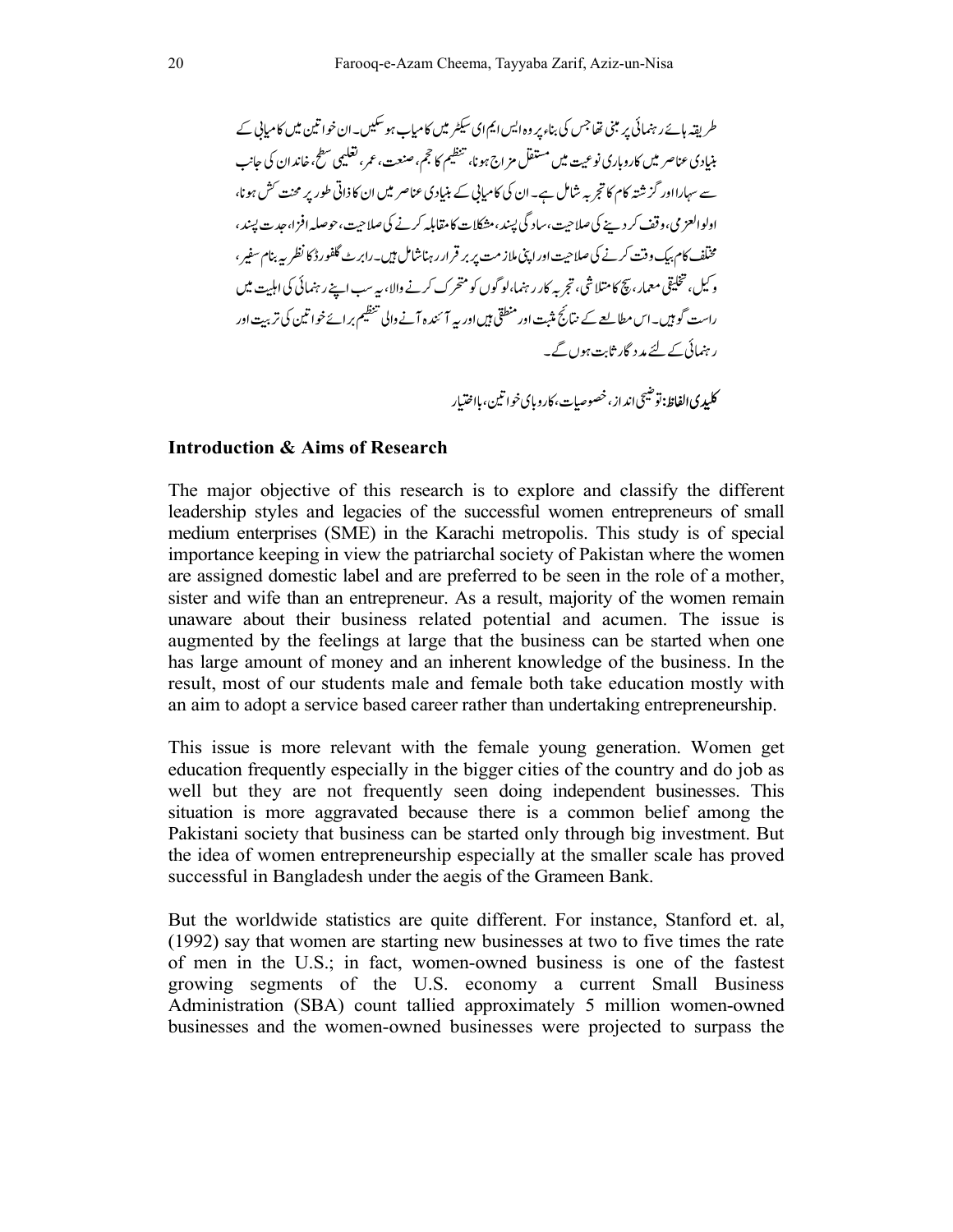fortune 500 in numbers of people employed.

In another study that featured a group of women who represented the majority of entrepreneurs and managers in a popular shopping center in a large metropolitan area, George, R. (1993) that there was a total absence of any specific gender-related references in these women's discussions. Rather, these female merchants credited their success to their ability to make a good planning, acquire the required resources, get the work done by others, and to fulfill the needs of their customers. Roomi (2005) says that successful women entrepreneurs have been found possessing traits like strong enterprising personality, determination, love for challenge and decision making, internal locus of control, and are creative and responsibility seekers. These traits are linked with unique leadership qualities and styles which these women possess. So the issue may be more a matter of degree of confidence than the resources required or the support available. As result of these findings, the researchers believed it would be possible to obtain a description of the personal leadership traits/styles possessed and then to developing an informed hypothesis, which will be fruitful for the further exhaustive research studies, upcoming women entrepreneurs and the established ones as well.

Consequently, this study is specially being undertaken to identify the business leadership style among some successful women entrepreneurs in the metropolis of Karachi who started their business mostly on their own and have been successfully running it at least for last ten years. These women were registered with the Women Chamber of Commerce and Industries (WCCI) Sindh. Findings of the study are likely to help the women in general to explore their own potential of entrepreneurship.

This study is based on the leadership style model offered by Robert M. Galford and Regina Fazio Maruca (2006) Harvard university professors and CEO of Centre for Leading Organizations in USA, in their book "Your Leadership Legacy." This model identifies various leadership styles possessed by the women like: Ambassador, Advocate, People Mover, Truth-Seeker, Creative Builder and Experienced Guide are taken for the study using a specially designed questionnaire.

#### **Literature Review**

Today's business world encompasses more challenges and obstacles, which evidently demands for entrepreneurial leader as a new kind of person who can come up with unconventional methods of running their ventures. In fact the entrepreneurial leadership has to use the combinations of diverse leadership styles in order to be successful in short run as well as long run (McLagan and Nel,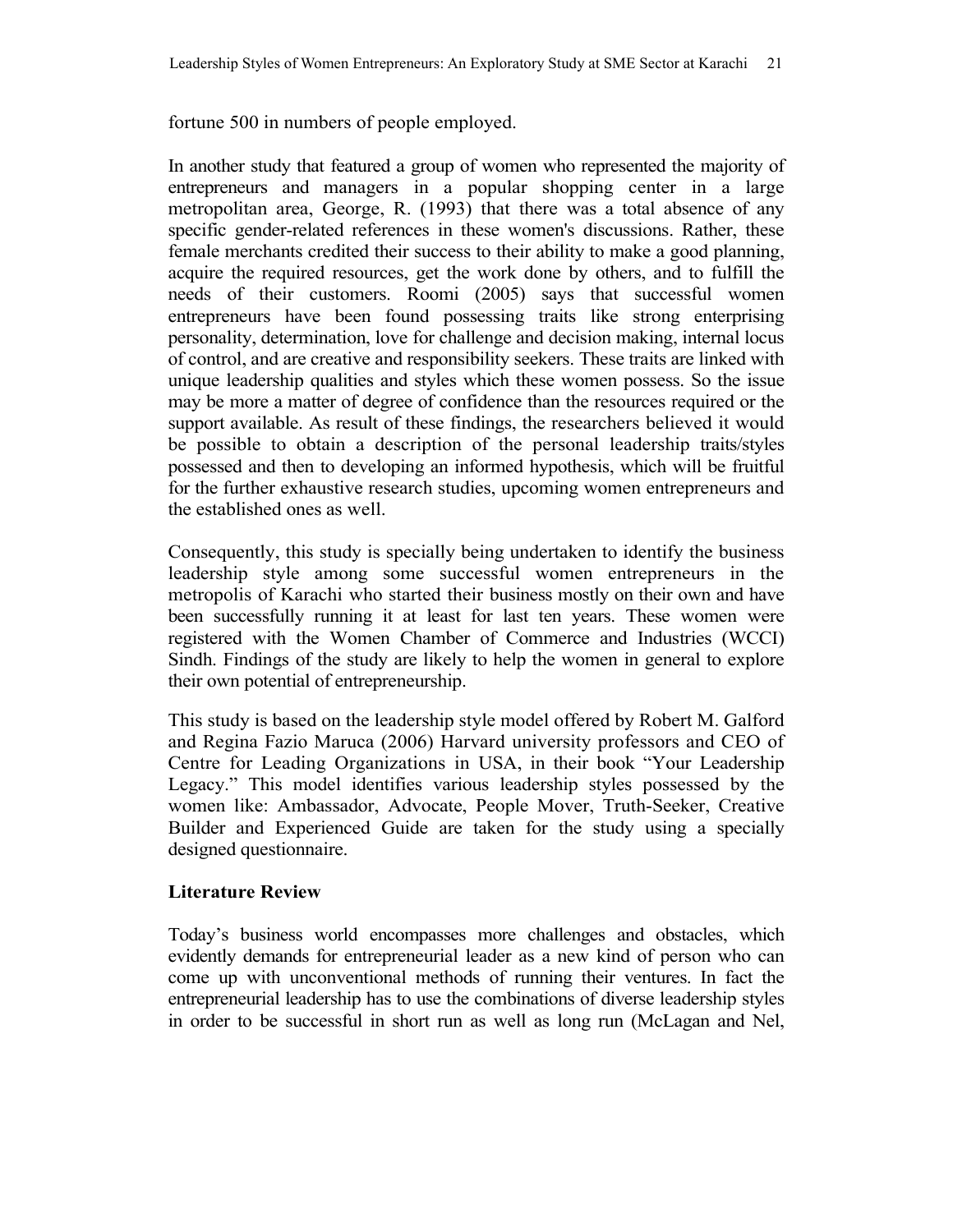1995). These conditions may be apparently well met by the male entrepreneur, women entrepreneurs have usually been assigned a negative connotation regarding their entrepreneurial abilities and leadership styles (Antonakis, 2005).

In a study of the management practices of men and women business owners subtitled "Gendered Rhetoric versus Business Behavior in Small Firms," Cliff, Langton, and Aldrich (2003) argue that women and men distinctively demonstrate that their execution is different whereas, in fact, their business style is more or less the same. Some researchers have raised questions that men and women differ in their leadership and management style. An interesting study of the high-tech industry (Perelman, 2001) found few gender differences, which is in contrary to the previous researches which are not based on the hightech industrial entrepreneurship.

Ingrid, et al (2002) Sexton and Bowman, (1986) and Sexton and Bowman-Upton (1990,) found that women differ from men lies in risk-taking as they are risk averters and men are risk takers, particularly, levels of diversification and type of leadership. Furthermore, they noted that male and female entrepreneurs experience different stresses as well (Shah, 2002; Asparay and Cohoon; 2007). There is a general belief that women face more obstacles in leadership than men do (Eagly et al., 2001) which is evident in Pakistani society. Female leaders have to put their extra effort in handling the conflicting demand and they are in constant mode of proving their abilities in order to be influential and successful (Eagly and Johannesen-Schmidt 2001).Women leaders experience negative reactions when they adopt the autocratic and directive style of leadership (Carli & Eagly, 2003; Rudman & Glick 2001). Consequently, Cantor and Bernay (1992) said there was a trend around two decades back among corporate women to dress up like men merely to show up their capabilities and potential of leadership.

Despite all these barriers in the way of women as entrepreneur, an overwhelming growth is found in the businesses who are owned and governed by women and have high success rate. To name few like Anita Roddick of Body Shop, Ping Fu a US based Chinese, founder of Raindrop Geonmagic a soft ware organization. Andrea Jung, CEO of Avon, Kiran Mazumdar of Biocon India. In United States of America, Oprah Winfrey the founder of Harpo group of Companies. In case of Pakistan Sam Abbas founder of designer furniture, Zeenat Ahmed of Taneez, Nabila as Beautician expert and Event management.

Stanford, H.J et al., (1993) say that in 1992, women-owned businesses were projected to surpass the Fortune 500 in numbers of people employed; women are starting new businesses at two to five times the rate of men; in fact, womenowned business is one of the fastest growing segments of the U.S. economy--a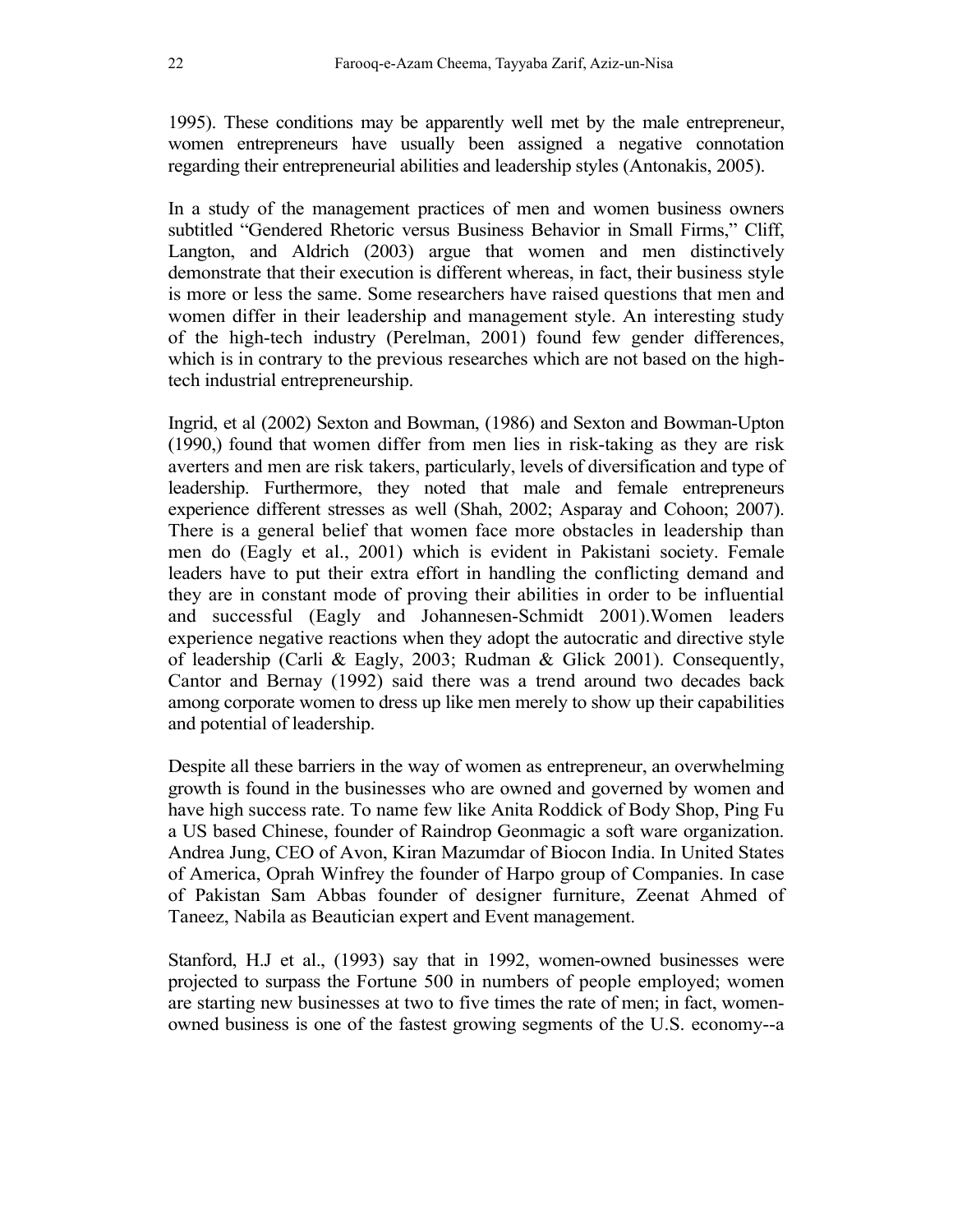current Small Business Administration (SBA) count tallied approximately 5 million women-owned businesses and predicts women will own nearly 40 percent of small businesses by 2000; in the next decade, fully two-thirds of new entrants into the work force will be women; and, finally, the number of women in upper- level management has increased and is projected to increase well past the year 2012.

In developed countries the women entrepreneurs' concept was started in 20th century but in the Islamic history this is not new. Our Holy Prophet Hazrat Muhammad (Peace be upon him)'s, beloved wife Hazrat Khadija (May Allah be Pleased with her) was also a business woman. She was a trader, who used to send her products to Syria and Yemen. Business women are not disapproved in Islam (Haddad, et al., 1998) rather they are allowed to generate money making activities that can help to improve the economic state of the family, and the community.

Shah (2002) quotes Vijay Lakshami, an economist from Madras, India, "if entrepreneurship is defined as the ability to coordinate and organize, manage and maintain, and reap the best out of the worst situation, it is nothing new to women. The best and the most versatile example of woman entrepreneur can be found in the form of a daughter in law of joint family in the Indian society where she has to exhibit all entrepreneurial traits successfully**.** Similar finding is given by Helgesen (1990) who says that women wield the better entrepreneurial vision and traits than men since they simultaneously manage households, raise children, and juggle with careers.

Hackman, Furniss, Hills, & Paterson, (1992), address another dimension of the leadership: transformational leadership and say that transformational leadership is apparently more associated with the female than the male because the female leaders opt for more participative and democratic and participative styles than their opposite counterparts (Eagly, etal., 2001; Riebe 2005; Ingrid, et al., 2002). The term transformational leadership was coined by Burns, in 1978. Bass and Avolio (1993) found that transformational leadership is made up of five factors: Idealized influence, inspirational motivation, intellectual stimulation, and individualized consideration. Eagly et al. (2001) and Yoder (2001) found that women exceeded men on three transformational scales: namely, idealized influence, inspirational motivation, and individualized consideration.

Stanford et al., (1995) say that women also exceeded men on even the transactional scale of contingent reward as well. This finding suggests that the female managers use reward as power to get their targets. Since women have to prove their credentials more diligently than men to be recognized as leaders,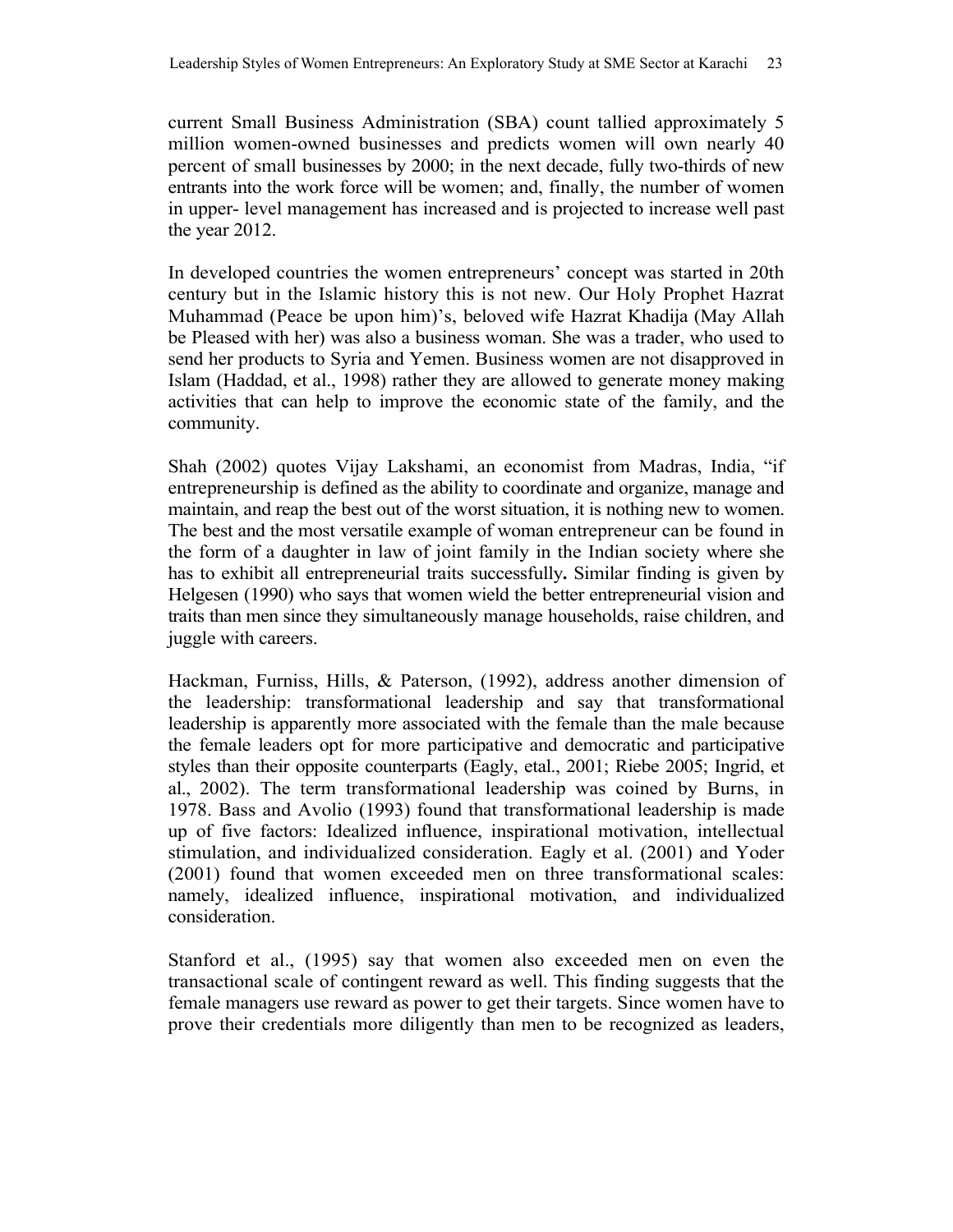they have to use reward and referent powers to lead from front (Stanford, et al., 1995). A study by Buttner (2001) shows women exhibit good leadership style that encompasses good human relations, empathy, effective communication, teamwork, self-development and taking care of development of others. According to Riebe (2005) the sample of women entrepreneurs she studied were not all highly qualified yet they have improvised their own leadership styles in connection to their situations and based on their previous experiences and demonstrated a values-based approach to business and denounce the typical Boss and subordinate relationship.

Typology of Female Entrepreneur-Leaders in Malaysia introduced by Idris (2008) shows women may have a more flexible leadership style available to them. They are four distinct styles of female leadership namely, "Mother", "Teacher", "Boss" and "Chameleon", are described as; mother style exhibits a family-oriented approach in business management. Teacher highlights an educationist who supports and encourages in good academic qualification, training and continuous upgrading of skill and technology. The Boss, executes on the process of innovation. Different and new processes are adopted, the salary and progress are linked with the performance evaluation and meeting the organizations targets. Finally, the chameleon entrepreneur's reflects to be situational.

Another aspect of women entrepreneur leadership has been discussed in a study on Saudi Arabia Beverly (2009)the women's Arab League has facilitated human development efforts across Arab states. Increasing number of women attaining education and participating and entrepreneurial activities clearly exhibits there in born leadership skills and penchant to grow within the limits endorsed by Quran. Saudi Arabia is taking a quantum leap in developing the leadership skills of women entrepreneurs by creating a comprehensive centre in 2005, the *Khadija bint Khuwalid Centre for Businesswomen*. The council provides training in areas like public relations; computer skills; management of social services, management of voluntary associations; banking skills and capabilities. Interesting fact is that in five years time the Bahrain Chamber of Commerce from zero female members to 1785 (Beverly, 2009).

FWB report (2008) shows that the success rate of women is high in SME sector because for them defaulting a loan is like earning a bad name to the family. The moral fiber is different in women rom men, only a fraction of women have defaulted due to political forum's strong support (Raza, 2010). Besides, even when compared the women technology entrepreneurs with the women technical managers, the former were found more reflective, analytical, evaluative, logical, future-oriented, and with greater emotional energy in comparison to the women technology managers.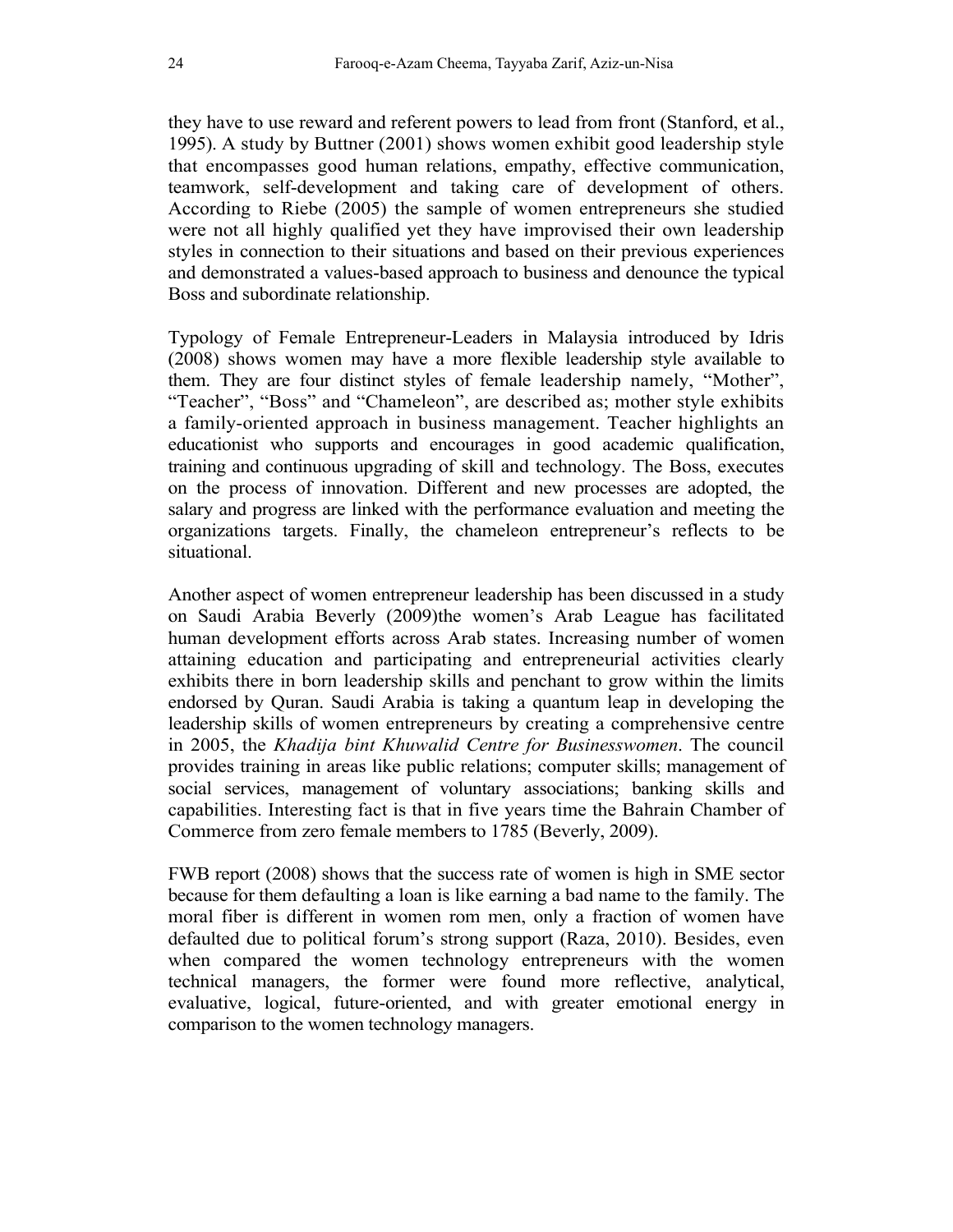## **Research Method**

The research work is of exploratory nature wherein the leadership styles of the women entrepreneur in small and medium business in the city of Karachi were identified for creating a role model for the other women. Data was of primary nature collected through a questionnaire and the in-depth interviews. Findings accrued from the interviews were used to identify the factors underpinning the level of score for a particular style. Questionnaire and interview data findings are interwoven to undertake discussion and reach the conclusion.

#### **Sample Size and Composition**

A list of 112 entrepreneur women was provided by the by the Women Chamber of Commerce and Industries (WCCI) Sindh. On convenience basis a sample of 40 women entrepreneurs were selected for questionnaire data. Since the exact number of members of women entrepreneurs was not documented with the WCCI, one cannot claim that the list of women entrepreneur was a valid population in the in the city of Karachi. Sampling was based on the following criteria:

- i. At least co-initiator of the business
- ii. 10 years or longer association with the business
- iii. Working as CEO/Directors of their organization

Among our samples, 31% had 21-28 years of duration, 34 % had business of 13-20 years of duration, and 23% had 5-12 years of business duration. Regarding educational qualification, 12% of the respondents had Master's degree, 8% had a PhD, 52 % had bachelor's degree, 12% Intermediate, 3% matriculate, 12% had an MBA, 10% had a BBA and 3% Bachelors in interior designing. Regarding marital status, 80% of our respondents were married, 12%are divorced, 4% widowed and4% are unmarried. Their fathers or husbands had supported them in initial set up of the businesses. One respondent is doing her business with her brother and the other one with her son. The age group ranged from 35 to 60.

#### **Questionnaire Data**

The questionnaire was borrowed from Robert M. Galford and Regina Fazio Maruca (2006) Harvard university professors and CEO of Centre for Leading Organizations in USA whose model was used for this research work. This questionnaire was required to be filled online to be worked out and the findings tabulated by the authors of the questionnaire Galford and Maruca (2006) themselves rather than by the researchers. The questionnaire carried 30 questions and the findings would result into typology of six leadership dimensions/styles.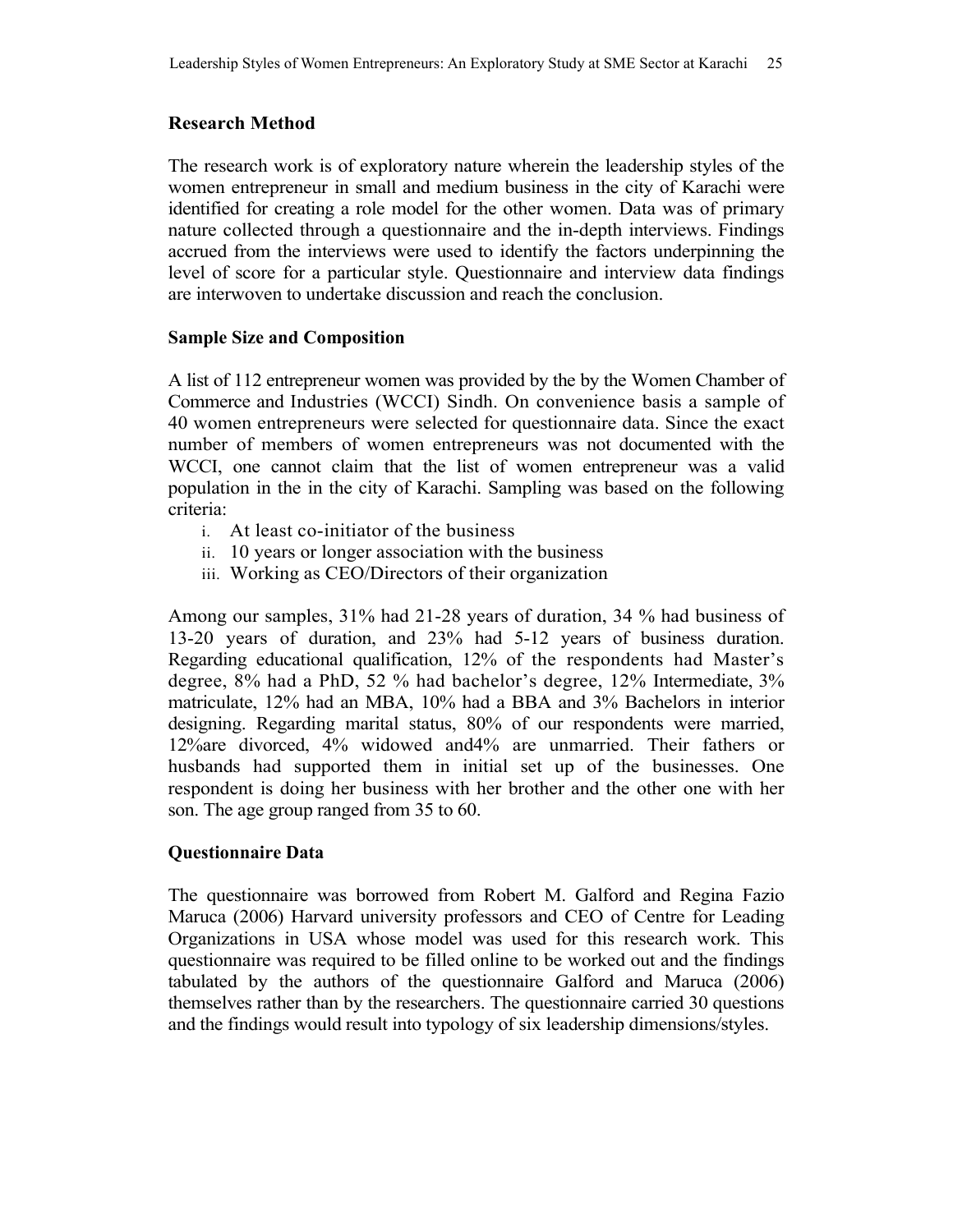## i. Ambassador

Leaders executing the ambassador style are generally well versed in handling difficult situation. They are persistent and can introduce people-assessments and development frameworks. As a result employees understand them and follow them respectfully.

## ii. Advocate

Leaders having advocacy style exhibit acts as being spokesperson in a group. They are practical, articulating, coherent, and influential. They are relentless positively coming up with new ideas. Therefore, they need ambassadors as their senior management teams to persuade employees to "buy into" their decisions.

## iii. People Mover

People Movers are team builders and natural mentors. Interestingly they have large contact lists. They are always coming up with new ideas for moving others and are also poised to get the same from otherss. They are always vigilant about their subordinates' work.

#### iv. Truth-Seeker

Truth-seekers facilitate people to understand new rules and policies while maintaining the veracity of processes. They try to identify the root-cause of the issues, keep objectivity standard high, and believe in transparency. They provide equal opportunity for all.

#### v. Creative builder

Creative builders are visionaries; they are happiest and most driven at the start of things. They look for new opportunities for new products, new companies; spot niche markets; take ideas and make them real.

#### vi. Experienced Guide

These individuals are good listeners, natural therapists. They have endless information on a diverse range of topics. They may not be necessarily experienced and mediators, yet they are often the person to whom people like to consult. They mostly go for win- win solutions.

Each leadership style mentioned above carried 30 points in maximum. There were three levels of intensity along the points scale: score of 23 and above points indicated exhibition of high intensity in that style, score of 21-22 points range indicated moderately high intensity, and the score of 18-20 points range indicated low intensity exhibition for that style.

Results scored by the 26 respondents in the questionnaire were tabulated in the Matrix 1 below: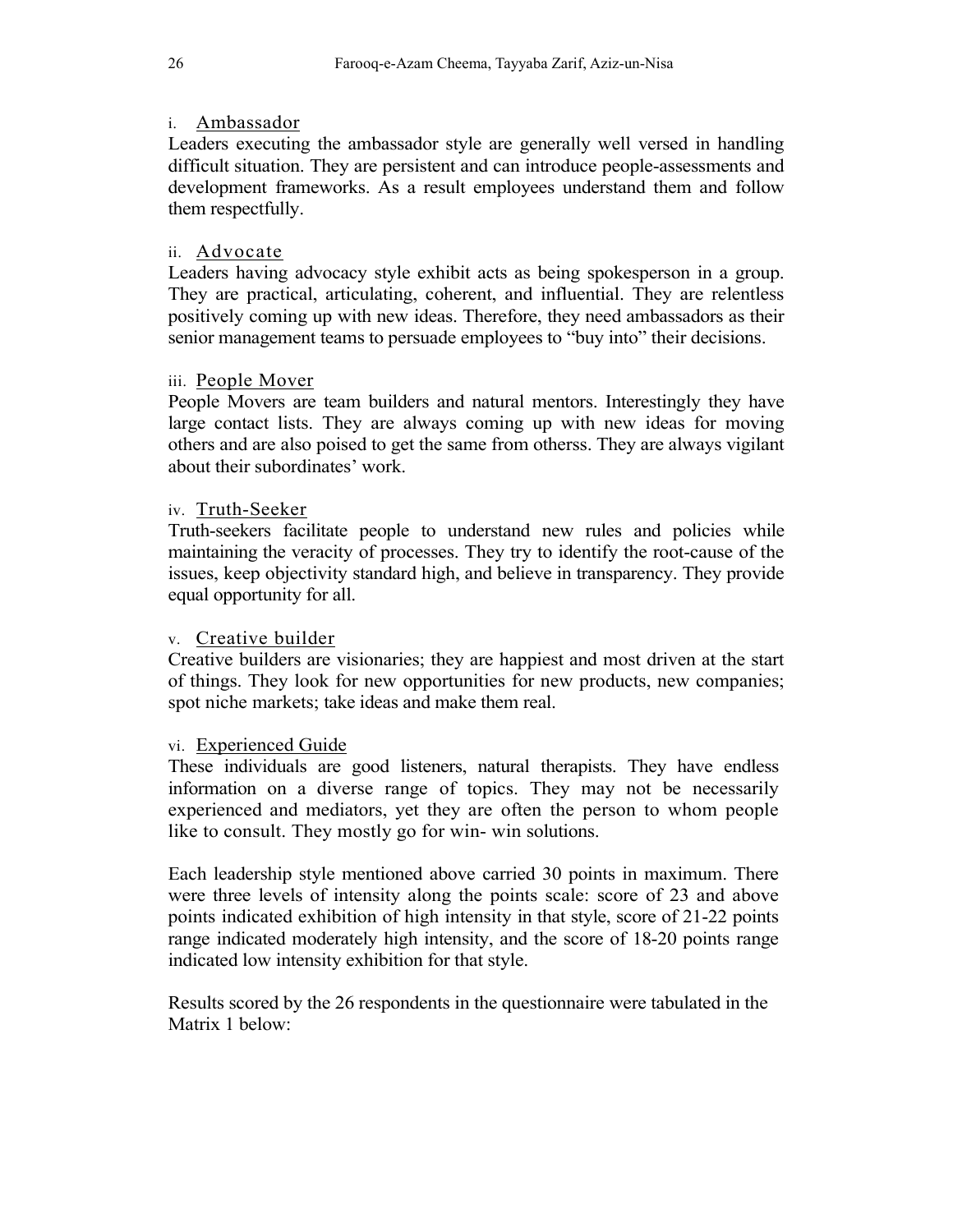| <b>Questionnaire Data</b> |                  |                          |                  |               |  |
|---------------------------|------------------|--------------------------|------------------|---------------|--|
| <b>Leadership Style</b>   | <b>High</b>      | <b>Moderately</b>        | Low              | <b>Others</b> |  |
|                           | <b>Intensity</b> | <b>High</b>              | <b>Intensity</b> |               |  |
|                           | <b>Scorers</b>   | <b>Intensity Scorers</b> | <b>Scorers</b>   |               |  |
| Ambassador                | 19%              | 27%                      | 46%              | 8%            |  |
| Advocate                  | 23%              | 19%                      | 39%              | 19%           |  |
| <b>Truth Seeker</b>       | 62%              | 19%                      | 15%              | $4\%$         |  |
| People Mover              | 27%              | 38%                      | 23%              | 12%           |  |
| <b>Creative Builder</b>   | 19%              | 50%                      | 19%              | 12%           |  |
| <b>Experience Guide</b>   | 20%              | 35%                      | 30%              | 15%           |  |

**Matrix: 1 Questionnaire Data** 

#### **Overall Leadership Style Preference among the Respondents**

High and moderately high intensity scores were added to ascertain an overall leadership style preference among the respondents. This leadership style preference is shown below arranged in ascending order of the intensity scored by the respondents for that style.

| OVEL AIL LICAUCI SHIP SUVIC |                                |  |  |
|-----------------------------|--------------------------------|--|--|
| <b>Leadership Style</b>     | <b>%age of the Respondents</b> |  |  |
| <b>Truth Seeker</b>         | 81%                            |  |  |
| Creative Builder            | 69%                            |  |  |
| People Mover                | 65%                            |  |  |
| <b>Experience Guide</b>     | 55%                            |  |  |
| Ambassador                  | 46%                            |  |  |
| Advocate                    | 42%                            |  |  |

**Matrix: 2 Overall Leadership Style** 

#### **Discussion**

#### **In the Ambassador Style**

19% of entrepreneurs showed highest intensity in this style whereas 27% showed moderately high intensity for this style. It means only less than half of the respondents scored high and moderate high in this style. Raza's (2010) point of view in this regard is relevant. She (ibid) says that in our society women are more treated as mother, sister, daughter and wife – all dependent roles – than an independent member of the society and, in the result, they do not get the problem solving skills developed. Interview data shows that majority of the respondents had support of any of the male member of the family available in beginning of the business. Ingrid, et al (2002) found women as risk averters as compared to the men entrepreneur who they found as risk takers. Being risk averter is an affront to the ambassadorship style of this model.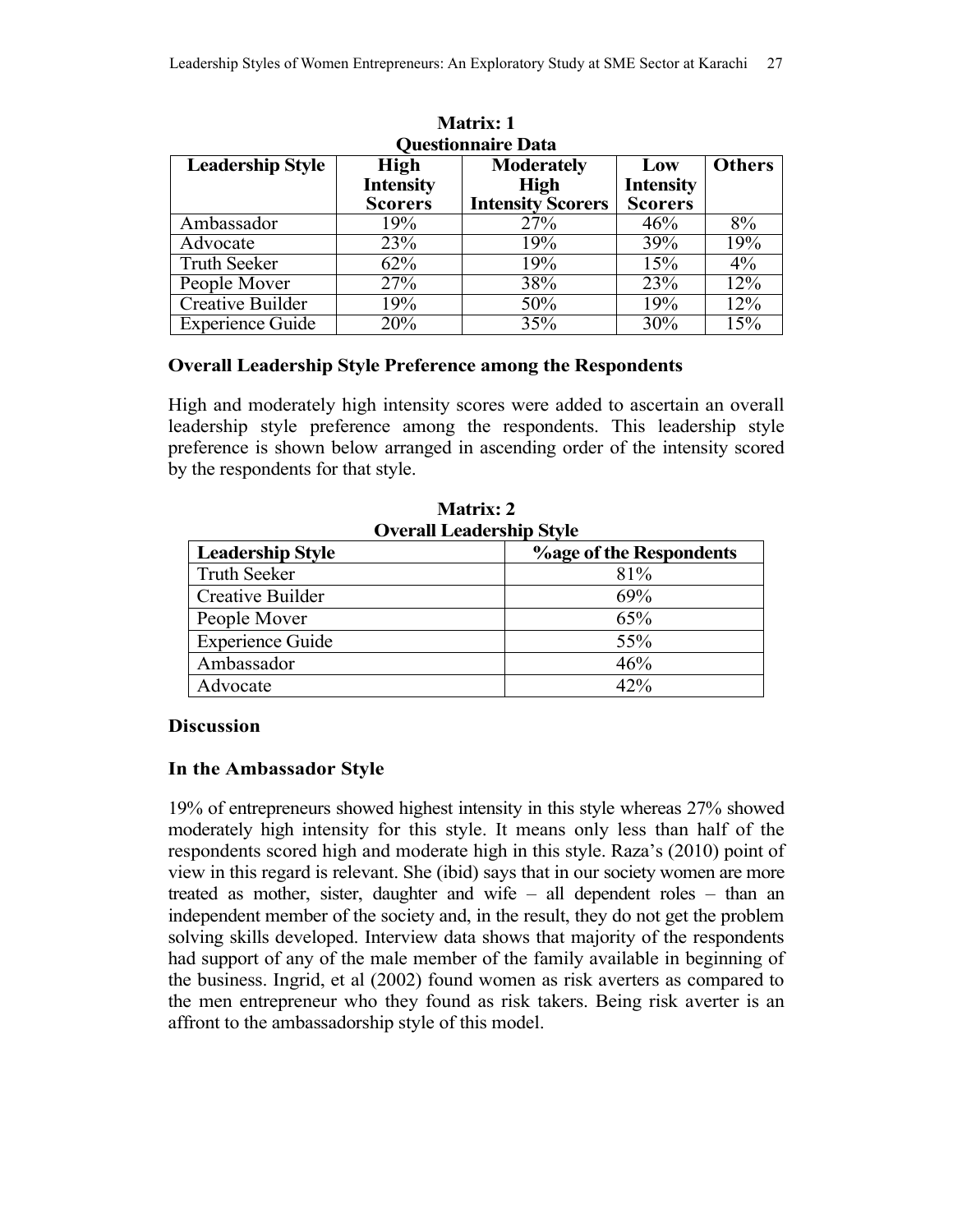Eagly et al., 2001 also believe that women face more obstacles in dealing with the business related problems than men do which diminishes their confidence in problem-solving. Carli & Eagly, (2003) support this point saying that women leaders experience more negative reactions when they become aggressive to the societal and bureaucratic roles as compared to their male counterparts. Perhaps only why, as described by Cantor and Bernay (1992), the corporate women had to dress up like men two decades back just to show up their capabilities and potential of leadership.

However, those respondents who scored high intensity level believed in self concept. These respondents were found resilient, determined, and selfconfident in their outlook holding true to their score. They narrated the difficulties in running their business especially in the outset. The way they overcame those difficult situations in fact proved their high inclination towards ambassadorship in terms of definition given by this model.

# **In Advocate Style**

This was the least scored leadership style by the respondents. On this leadership style, 23% of the respondents scored the highest intensity, 19% scored moderate and 39% of the respondents marked the low intensity score. One may again resort to the reason assigned by Raza (2010) that our women have been brought up in the dependent role that dampens their confidence required by the "Ambassador" and "Advocate" styles. One may get a clue from the work of McLagan and Nel, (1995) to elucidate this situation who say that today's business world encompasses more challenges and obstacles, which evidently demands for entrepreneurial leader as a new kind of person who can come up with unconventional methods of running their ventures, that the female business adventurers show up comparatively low than the businessmen.

However, the respondents who scored high on this style were found to be articulate, rational, logical, and persuasive. They tended to be relentless, positive, and coming up with new and pragmatic ideas to lead their organizations in order to be the leader in their particular category. One of these high scoring respondents said, "I always look for new ideas, opportunities to improve my work, because my work is easily copied. Therefore I change my menu off and on in this way I remain competitive."

# **In People Mover Style**

People-mover style got the third highest (65%) score among the respondents. This is perhaps the women's natural instinct to treat their workers as a family which men cannot stated by one respondent (Raza, 2010). Most of these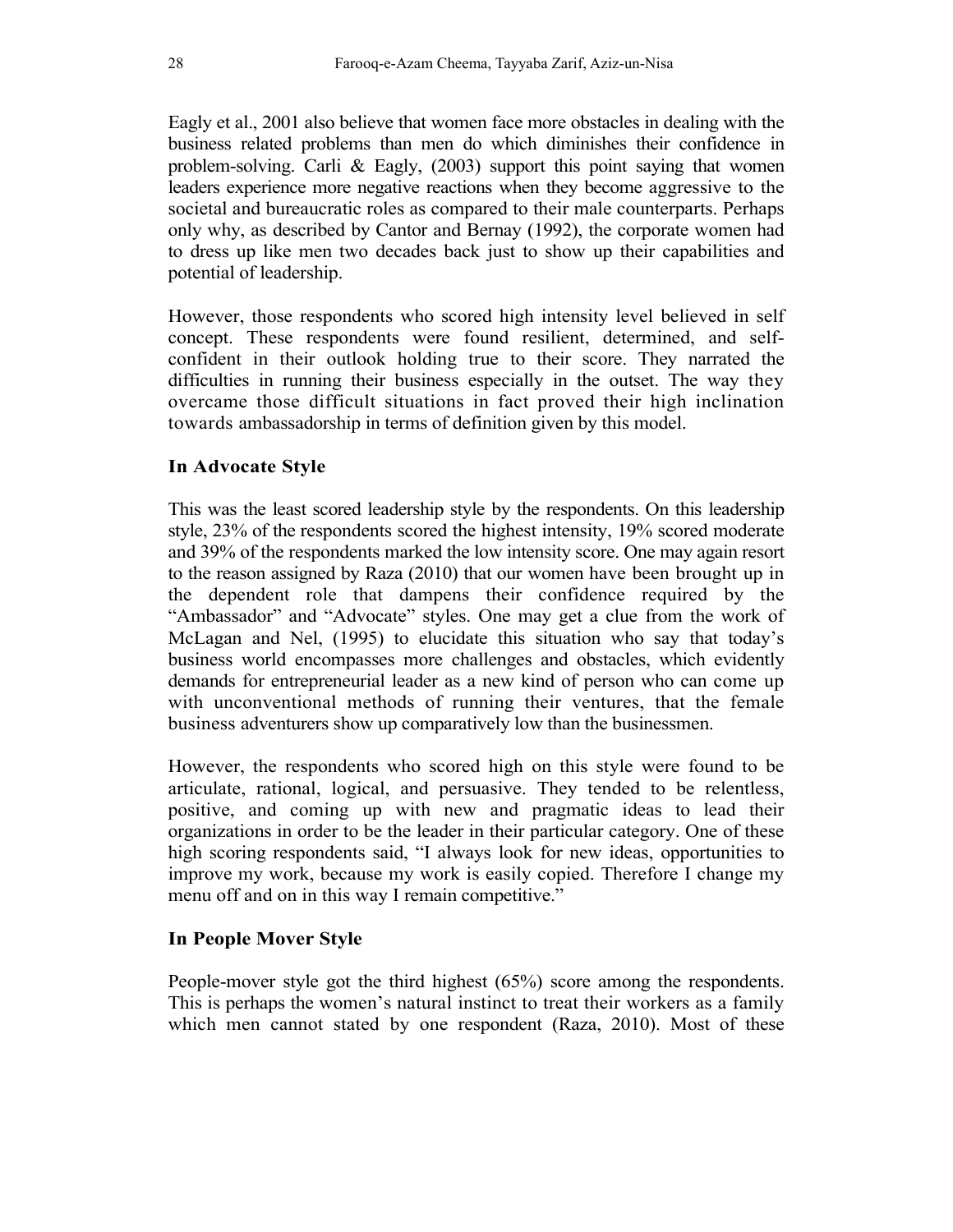respondents were found with career builder and parental nurturing outlook. One respondent was found encouraging her employees to pursue further education. As a result of such nurturing initiatives, her former driver returned to be her accountant. Most of these respondents were found giving employees a great deal of appreciation and recognition, so much so that four of the respondents had their employees involved in profit sharing deal in the business. 70% of the respondents had employees working for them for more than 20years.They were concerned about and looked after their lives. Majority of the respondents were of the view that salary alone was not enough rather the employers should address the humane and emotional side of the people. One of the respondents had been rearing children of one of her employees who died of cancer during her employment. Other respondent stated "People who make sofa never sits on it, therefore it is our duty to make them empower so they can have a decent life". Still another respondent said, "My whole business after me will be automatically transferred to my senior designers as they are the one running show they deserve more to have it." One of them said, "I learn from my juniors, as they give me fresh ideas for work, and even when my sweepers do not come I clean the bathrooms to set an example"

# **In Truth-Seeker Style**

Truth-seeker style proved the highest scored (81%) style during the study. One of the respondents said, "A woman should be honest in her dealing, firstly her name is attached with the family and secondly by keeping her good name she is creating credibility." Raza (2010) also found in her work that success rate of women in the SME is high because for them defaulting a loan is like earning a bad name to the family. As the moral fiber is different in women, only a fraction of women have defaulted due to political forum as a support says FWB (2008) report. Another respondent said, "She can tolerate mistakes but not a lie and any mode of cheating." She says 'it's not worth wasting time on such individuals."Another respondent stated "I believe in being honest with my product because only consistent fairness in the product makes us grow in business".

Majority of the respondents opined against using short cuts to success and showed their express belief in quality that should never be compromised. To them, being ethical, honest and transparent at every level was essential. High score in truth-seeker style seems to have its roots in spiritual mindset of majority (92%) of the respondents as they claimed that they believe in their efforts but they associate it with the help of God, Almighty. One of the respondent said ''I always pray to Allah for a legitimate income." All respondents had their companies registered with the income tax and sales tax and had very transparent accounts maintained. One of the respondents said,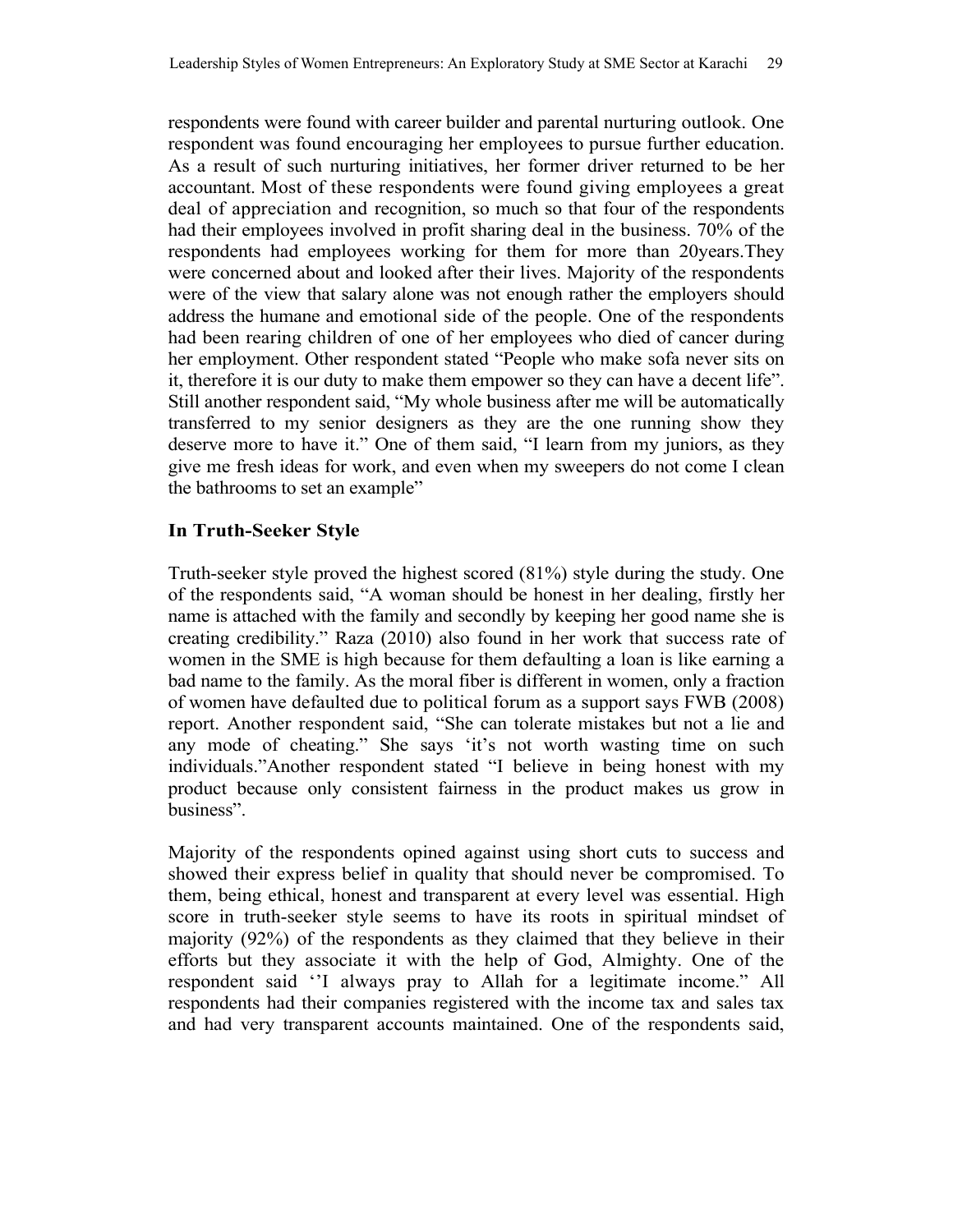"My all audit reports are properly documented and published on line, anyone can see them"

#### **In Creative-Builder Style**

Creative-builder leadership style fetched second highest (69%) score among the respondents. Majority of entrepreneurs opted for those businesses in which they had expertise and they wanted to create a different perception about their products. They wanted to be trendsetter and monitored the entire work throughout its implementation. 99% of the respondents emphasized that a woman should be multi tasking and organized in order to be an achiever. All of the respondents had provided their workers all necessary resources including modern tools for work. An employee of one of the respondents said, "My boss has revived the dead silver industry that is a favour to the not-so-rich segment of the society." The respondent herself said, "Silver ware was an obsolete concept among the consumers, I tried to revamp the old silver ware concept in to new products like making doors of silver or edging on the furniture, the idea was well accepted by the consumer." One of the respondents started her business by using fabric waste of his husband's business and converted it into upholstery material. One respondent claimed that when she saw her designs copied ever she changed the whole line of her brand. Another respondent had converted the plastic and paper garbage into bricks and other material for construction.

#### **In Experienced Guide Style**

Experienced Guide leadership style fetched a moderate score (55%) among the respondents. Those who scored good on this style were found having exceptionally good listening habits, "I take inspiration from the youngsters and merge the new with the old technology, and this is how my daughters-in-law are working as head of their departments." One of the respondents said, "My daughters-in-law work along with me in my TV channel. It may not be apparently an easy job. But I listen to their ideas and give them complete freedom to execute their ideas. However, mostly they turn up to me for advice in the end." Majority of the respondents underscored they empathize for their employees and sort out the issues with their suggestions. One respondent said, "When my old employees come for advice to launch their business, I go out of the way to help them start their projects. My three former employee teachers are now running their own Montessori." Other respondent was elated to say, "People come to me for advice for they believe I am not judgmental". Still other respondent said, "When I will not be in this world this organization shall keep its pace because I have built the system and have groomed the people through delegating work to them." Majority of the respondents claimed they do the jobs of the lower staff in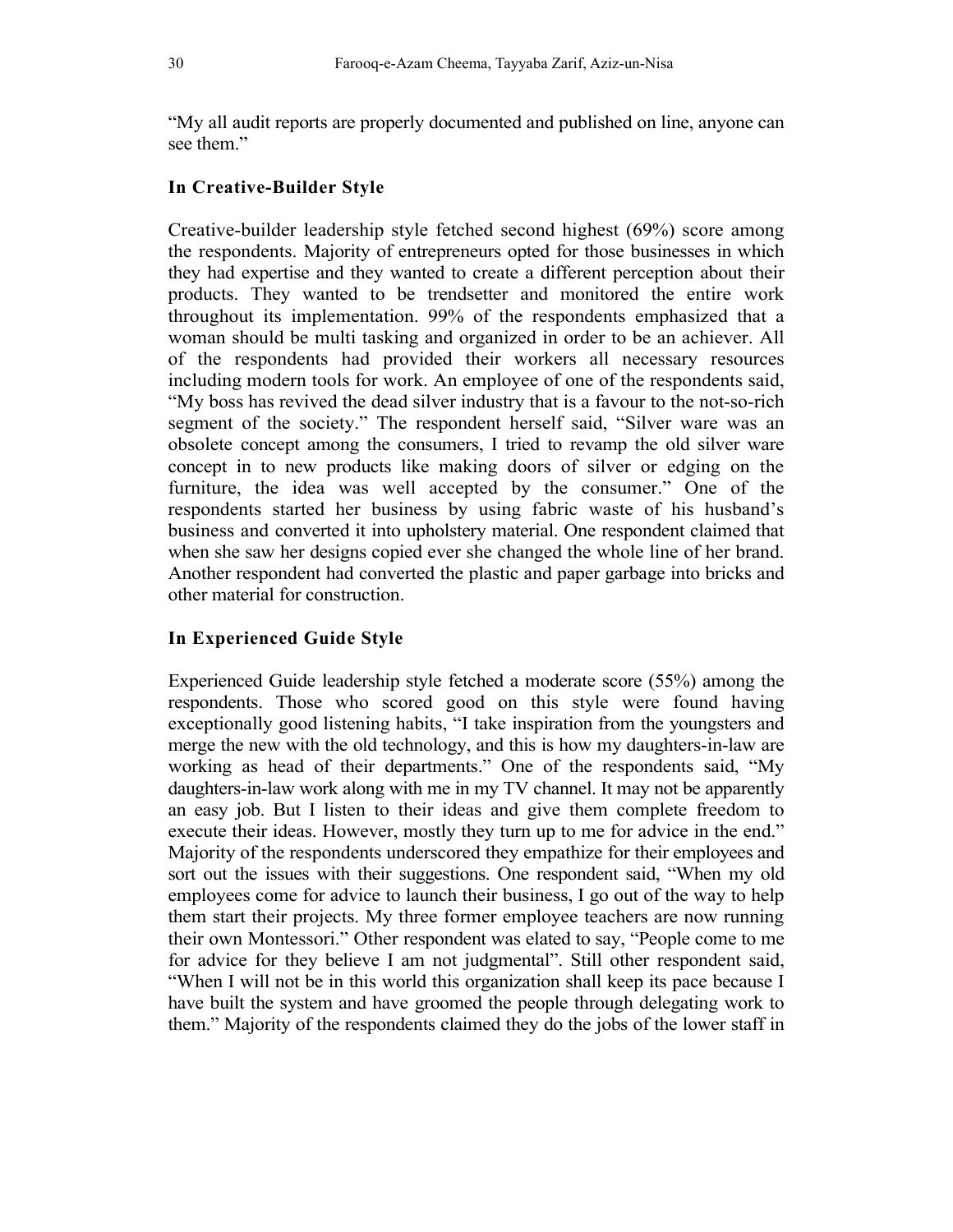their absence. Even if the janitor was absent they did not hesitate to wash bathrooms.

## **Conclusions**

The study unfolds the various leadership styles of women entrepreneurs of Karachi along the Robert Galford and Regina Fazio Maruca (2006) scale, and then through the interview data effort was made to identify the underpinning factors for the level of score gained for a particular style. This study especially shows how these women trudged through the difficulties inherent in the patriarchal society like Pakistan. Majority of them had not acquired any proper degree of business management but a good mix of leadership styles have made them successful entrepreneurs. The study is likely to develop an informed hypothesis about connectivity of leadership style and the business success among the female entrepreneur, which will be fruitful for the upcoming women entrepreneurs as well as the established ones especially keeping in view the rise in the successful growth of women entrepreneurs in Pakistan in general and Karachi in particular. However, further exploratory study is proposed to work on the leadership legacies of the women entrepreneurs of Karachi, who have emerged not only as successful individuals but are also as trend setters for other women.

## **References**

- Antonakis, J., Angerfelt,M. & Sivasubramaniam, N. (2005). When They Were Good They Were Very Good Indeed But When They Were Bad They Were Horrid! Biasing Effects On Ratings Of Leadership, Paper Presented At *Women As Global Leaders Conference*, March 14-16, 2005 Dubai
- Aspray, W. & Cohoon. J. McGrath (2007). *Women's Entrepreneurship in the Information Technology Field Positive Illusions, Motivations, Management Style, Stereotypes, Stress, and Psychological Traits*, National Center for Women & Information Technology
- Bass, B.M. & Avolio, B.J. (1993). Transformational Leadership: A Response to Critiques, In M.M. Chemers & R. Ayman (Eds.), *Leadership theory and research* (pp. 49-80). San Diego: Academic Press
- Beverly, D. M. (2009). *Developing Women's Leadership Capability in the Public Sector in the Middle East, International Conference on Administrative Development: Towards Excellence in Public Sector Performance*, King Faisal Hall, Riyadh, KSA,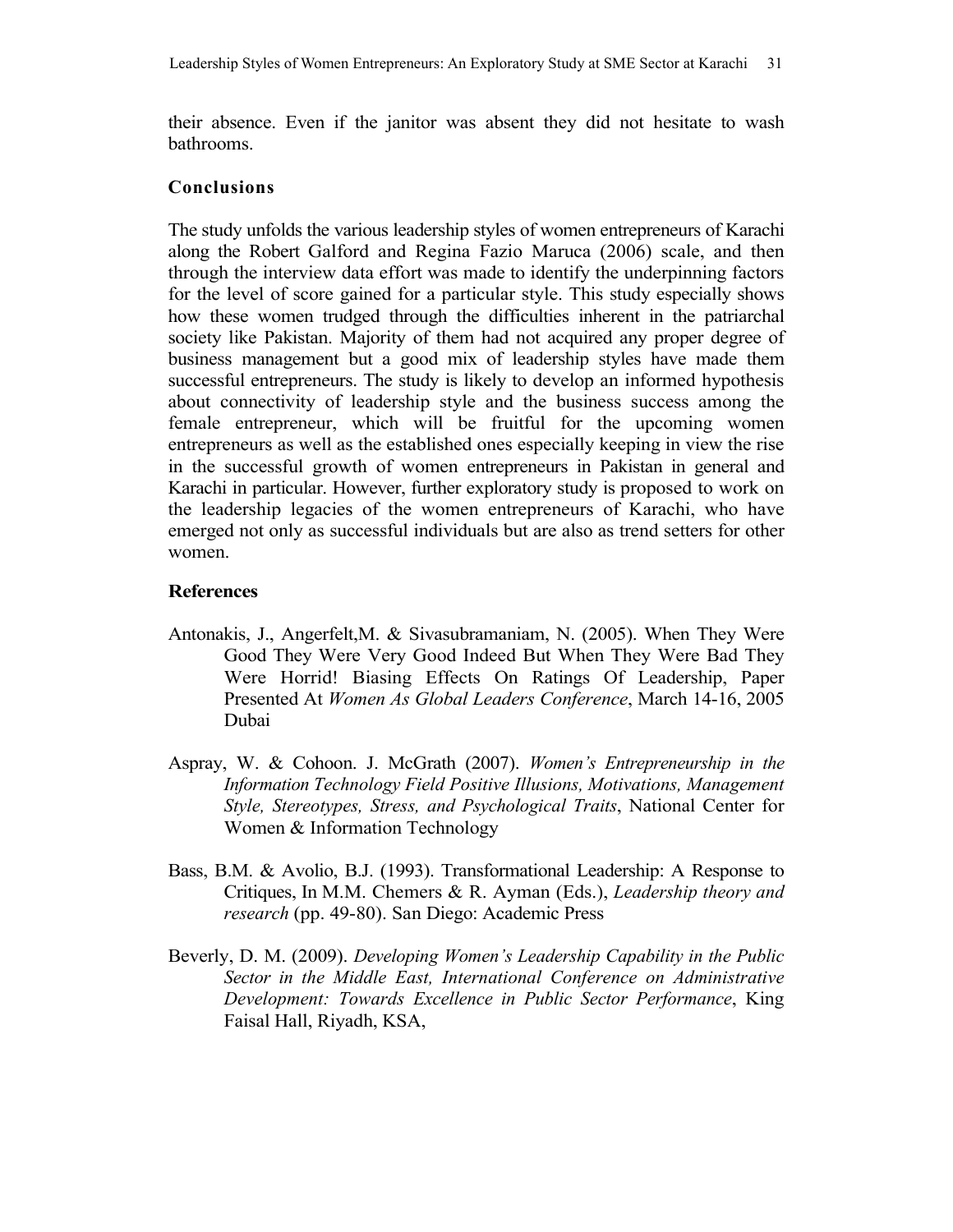Burns, J.M. (1978). *Leadership*. New York: Harper & Row

- Buttner, E.H. (2001). Examining Female Entrepreneurs' Management Style: An Application of a Relational Frame, Journal of Business Ethics vol. 29, pp. 253-269 Stable URL: http://www.jstor.org/stable/25074459 Accessed: 09/03/2010 01:45z
- Carli, L. L. & Eagly, A. H. (2003). The Female Leadership Advantage: An Evaluation of the Evidence, *The Leadership Quarterly,* 14, 807–834
- Cantor, D. W. & Bernay, T. (1992). *Women in Power-the Secrets of Leadership*. Boston, MA: Houghton Company.
- Cliff, J., Langton, N. & Aldrich, H. (2003). On their Own Terms? Gendered Rhetoric Versus Business Behaviour in Small Firms, Center for Women's Business Research: National Foundation of Women Business Owners. retrieved 3-3-2010 from http://www.womensbusinessresearch.org/bestpaper2003
- Eagly, A.H. & Johannesen-Schmidt, M.C. (2001). The Leadership Styles of Women and Men, *Journal of Social Issues*, vol.57, pp.781-797.
- Eagly, A.H. & Johnson, B.T. (1990). Gender and Leadership Style: A Meta-Analysis. *Psychological Bulletin*, vol.108, pp.233-256.
- Galford. R & Maruca. F. R (2006). *Your Leadership Legacy,* Harvard Press.
- George, R. (1993). Women in Majority. *Corpus Christi Caller-Times*, pp. B5- B6.
- Haddad, Y. & Esposito, J. Eds. (1998). Islam, Gender and Social Change, NYC*:*  Oxford University Press.
- Hackman, M. Z., Furniss, A. H., Hills, M. J. & Paterson, T. J. (1992). Perceptions of Gender-Role Characteristics and Transformational and Transactional Leadership Behaviours. *Perceptual and Motor Skills*, vol.75, pp.311-319
- Helgesen, S. (1990). *The Female Advantage-Women's Ways of Leadership*. New York: Doubleday
- Idris, A. (2008). Cultivating Innovation through Female Leadership:, University of Malaya, *Journal of Asian Social Science,* vol.4:6.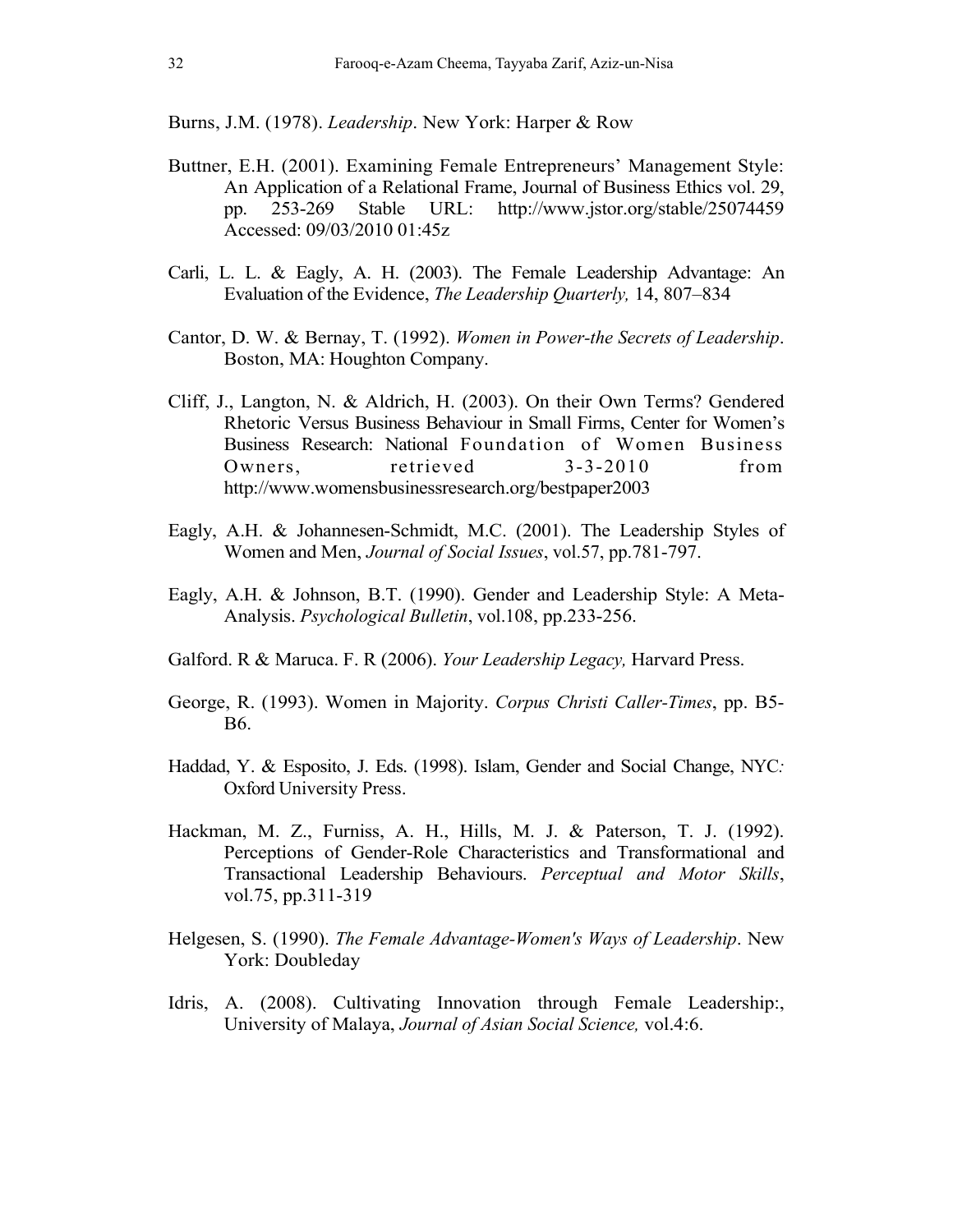- Ingrid, V., Risseeuw, P. & Bartelse, G. (May 2002). Gender Differences In Strategy and Human Resource Management: The Case of the Dutch Real Estate Brokerage, *International Small Business Journal* 8.
- Langan-Fox, J. & Roth, S. (1995). Achievement Motivation and Female Entrepreneurs, *Journal of Occupational and Organizational Psychology* vol.68, pp.209-218.
- Perelman, A. (2001). Women Entrepreneurs: A Comparative Analysis of Decision Style in High-Tech, Dissertation Abstracts International 61 (8-B), p. 4459 (UMI No. AAI9984823).
- Raza, Tahira (2010). Executive Vice President, Chief Risk Officer, National Bank of Pakistan. Head Risk Management Division & Wing Head CMS&C CMG National Bank of Pakistan, Karachi, and former First Women Bank employee, personal communication on 2-7-10.
- Riebe, M. (2005). The Leadership Style of Women Entrepreneurs: An Alternative Model of Successful Management Practices Center for Women Entrepreneurs and Entrepreneurship, retrieved from*:*  www.sbaer.uca.edu/research/icsb/2005/163.pdf.
- Rosener, J.B. (1990). Ways Women Lead, *Harvard Business Review*, November December 1990, pp. 119-125
- Roomi. M.A. (2005). *Women Entrepreneurs in Pakistan: Profile, Problems, and Policy Recommendations*, Paper Presented at 51 st ICSB Conference, Washington, D. C., USA.
- Rudman, L. A. & Glick, P. (2001). Prescriptive Gender Stereotypes and Backlash Toward Agentic Women, *Journal of Social Issues* 12.
- Sexton, D.L. & Bowman, N. (1986). Validation of a Personality Index: Comparative Psychological Characteristics Analysis of Female Entrepreneurs, Managers, Entrepreneurship Students, and Business Students, *Frontiers of Entrepreneurship Research* pp. 18-25. Wellesley, MA: Babson College.
- Sexton, D.L. & Bowman-Upton. N. (1990). Female and Male Entrepreneurs: Psychological Characteristics and Their Role in Gender Related Discrimination, *Journal of Business Venturing*, vol.5:1, pp.29-36